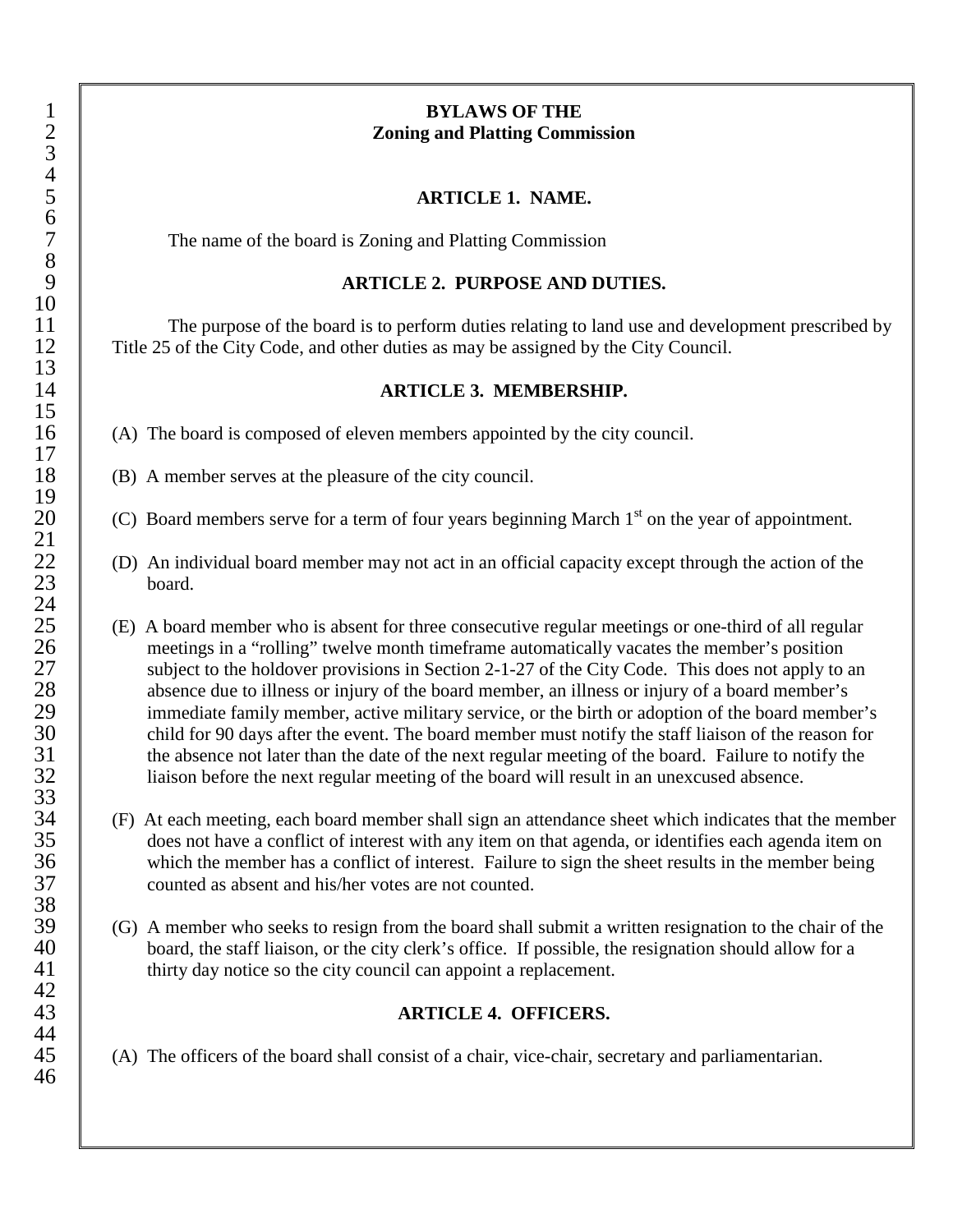- 1 (B) Officers shall be elected annually by a majority vote of the board at the first regular meeting after<br>2 April  $1<sup>st</sup>$ . In the event a current officer becomes ineligible to serve as an officer, the board may ho April  $1<sup>st</sup>$ . In the event a current officer becomes ineligible to serve as an officer, the board may hold an emergency election as needed.
- (C) The term of office shall be one year, beginning May 1st and ending April  $30<sup>th</sup>$ . An officer may continue to serve until a successor is elected. A person may not serve as an officer in a designated position of a board for more than four consecutive one-year terms. A person who has served as an officer in a designated position of a board for four consecutive terms is not eligible for re-election 8<br>
officer in a designated position of a board for four consecutive terms is not eligible for re-election<br>
9<br>
o that designated office until the expiration of two vears after the last date of the person's service <sup>9</sup> to that designated office until the expiration of two years after the last date of the person's service in<br>10 that office. The board may override the term limit provision for an officer by an affirmative vote of that office. The board may override the term limit provision for an officer by an affirmative vote of two-thirds of the authorized board members. two-thirds of the authorized board members.
	- 13 (D) A member may not hold more than one office at a time.

## 16 **ARTICLE 5. DUTIES OF OFFICERS.**

- 18 (A) The chair shall preside at board meetings, appoint all committees, represent the board at ceremonial functions and approve each final meeting agenda. functions and approve each final meeting agenda.
	- 21 (B) In the absence of the chair, the vice-chair shall perform all duties of the chair.

### 24 **ARTICLE 6. AGENDAS.**

- 26 (A) Two or more board members may place an item on the agenda by oral or written request to the staff liaison at least five days before the meeting. After first consulting with and receiving input from 27 liaison at least five days before the meeting. After first consulting with and receiving input from<br>28 the staff liaison, the chair shall approve each final meeting agenda. the staff liaison, the chair shall approve each final meeting agenda.
- 30 (B) The board liaison shall submit the meeting agenda through the online agenda posting system for each meeting not less than 72 hours before the meeting. each meeting not less than 72 hours before the meeting.
- 33 (C) Posting of the agenda must comply with Texas Government Code Chapter 551 (Texas Open Meetings Act). Meetings Act).

#### 37 **ARTICLE 7. MEETINGS.**

- 39 (A) The board meetings shall comply with Texas Government Code Chapter 551 (Texas Open Meetings Act). Meetings Act).
	- 42 (B) Board meetings shall be governed by Robert's Rules of Order.
- $44$  (C) The board may not conduct a closed meeting without the approval of the city attorney.
- 46 (D) The board shall meet the first and third Tuesday of each month. In November of each year, the board shall adopt a schedule of the meetings for the upcoming year, including makeup meeting board shall adopt a schedule of the meetings for the upcoming year, including makeup meeting 48 dates for the holidays and cancelled meetings*.*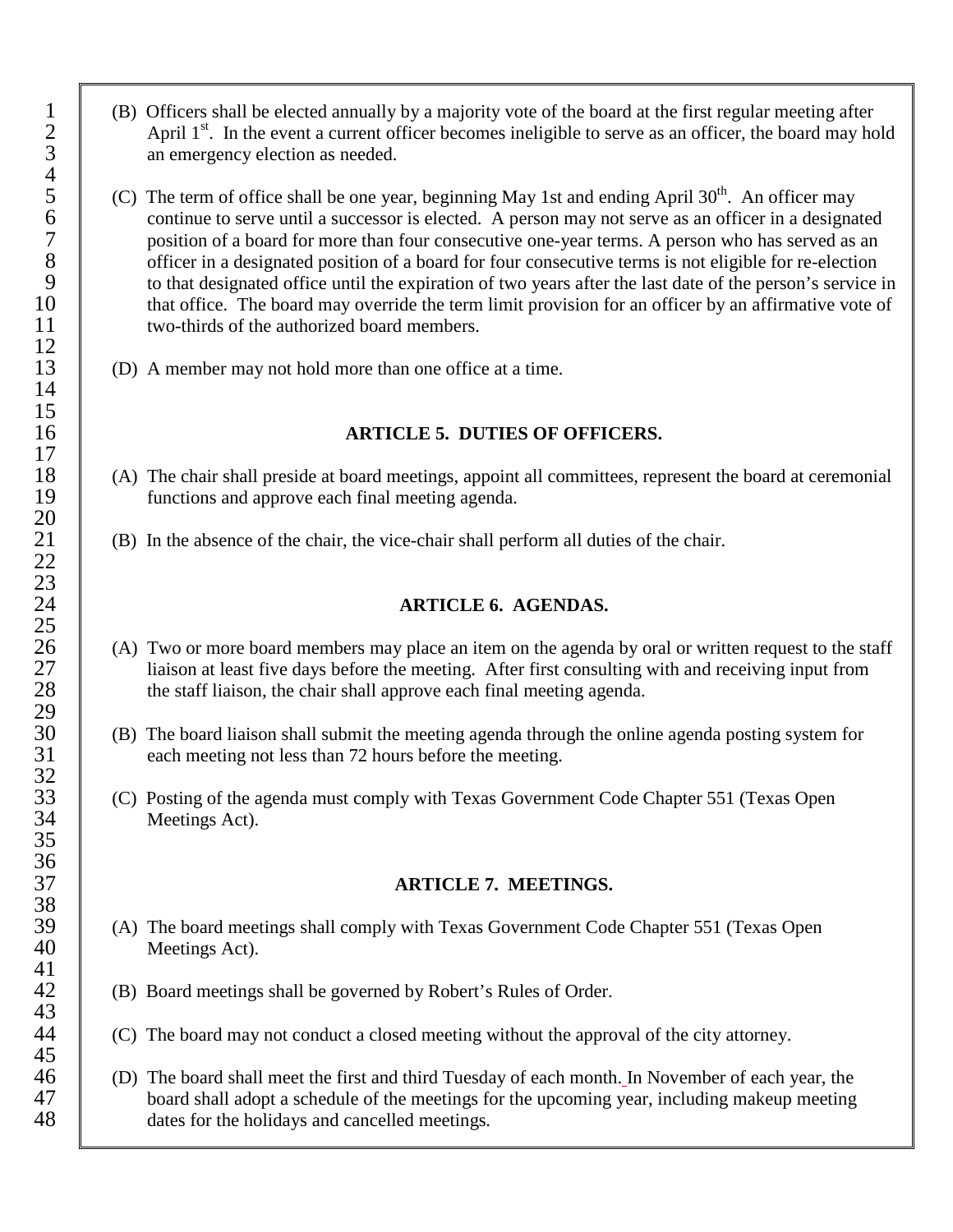- 2 (E) The chair may call a special meeting, and the chair shall call a special meeting if requested by three or more members. The call shall state the purpose of the meeting. A board may not call a meeting in addition to i 3 or more members. The call shall state the purpose of the meeting. A board may not call a meeting in addition to its regular scheduled meetings as identified in its adopted meeting schedule, more often than once a quarter, unless the meeting is required to comply with a statutory deadline or a deadline established by Council.
	- 8 (F) Six members constitute a quorum.
- 10 (G) If a quorum for a meeting does not convene within one-half hour of the posted time for the meeting,<br>11 then the meeting may not be held. then the meeting may not be held.
- 13 (H) To be effective, a board action must be adopted by an affirmative vote of the number of members 14 **necessary to provide a quorum.**
- 16 (I) The chair has the same voting privilege as any other member.
- 18 (J) The board shall allow citizens to address the board on agenda items and during a period of time set aside for citizen communications. The chair may limit a speaker to three minutes. aside for citizen communications. The chair may limit a speaker to three minutes.
- <sup>21</sup> (K) The staff liaison shall prepare the board minutes. The minutes of each board meeting must include the vote of each member on each item before the board and indicate whether a member is absent or 22 the vote of each member on each item before the board and indicate whether a member is absent or failed to vote on an item. failed to vote on an item.
- 25 (L) The city clerk shall retain agendas, approved minutes, internal review reports and bylaws. The Planning and Zoning Department shall retain all other board documents. The documents are pu 26 Planning and Zoning Department shall retain all other board documents. The documents are public<br>27 Planning and Exas Local Government Code Chapter 552 (Texas Public Information Act). 27 records under Texas Local Government Code Chapter 552 (Texas Public Information Act).
- 29 (M) The chair shall adjourn a meeting not later than 10 p.m., unless the board votes to continue the meeting. meeting.
- <sup>32</sup> (N) Each person and board member attending a board meeting should observe decorum pursuant to<br><sup>33</sup> Section 2-1-48 of the City Code. Section 2-1-48 of the City Code.
	- 35 (O) A member of the public may not address a board at a meeting on an item posted as a briefing.

# 37 **ARTICLE 8. COMMITTEES/WORKING GROUPS.**

## 39 **COMMITTEES**

- 41 (A) The Zoning and Platting Commission shall have the following committees:
- 43 1) Executive Committee This Committee shall be composed of the officers of the 44 Commission. The staff liaison shall be an ex-officio member without privilege of vote.<br>45 The Executive Committee shall be responsible for coordination of the board's activities The Executive Committee shall be responsible for coordination of the board's activities 46 and may make recommendations to the board on the annual budget as it relates to the board is work program. The Committee shall annually recommend goals to the board is board's work program. The Committee shall annually recommend goals to the board and 48 **Solution** Shall recommend a work plan to accomplish those goals.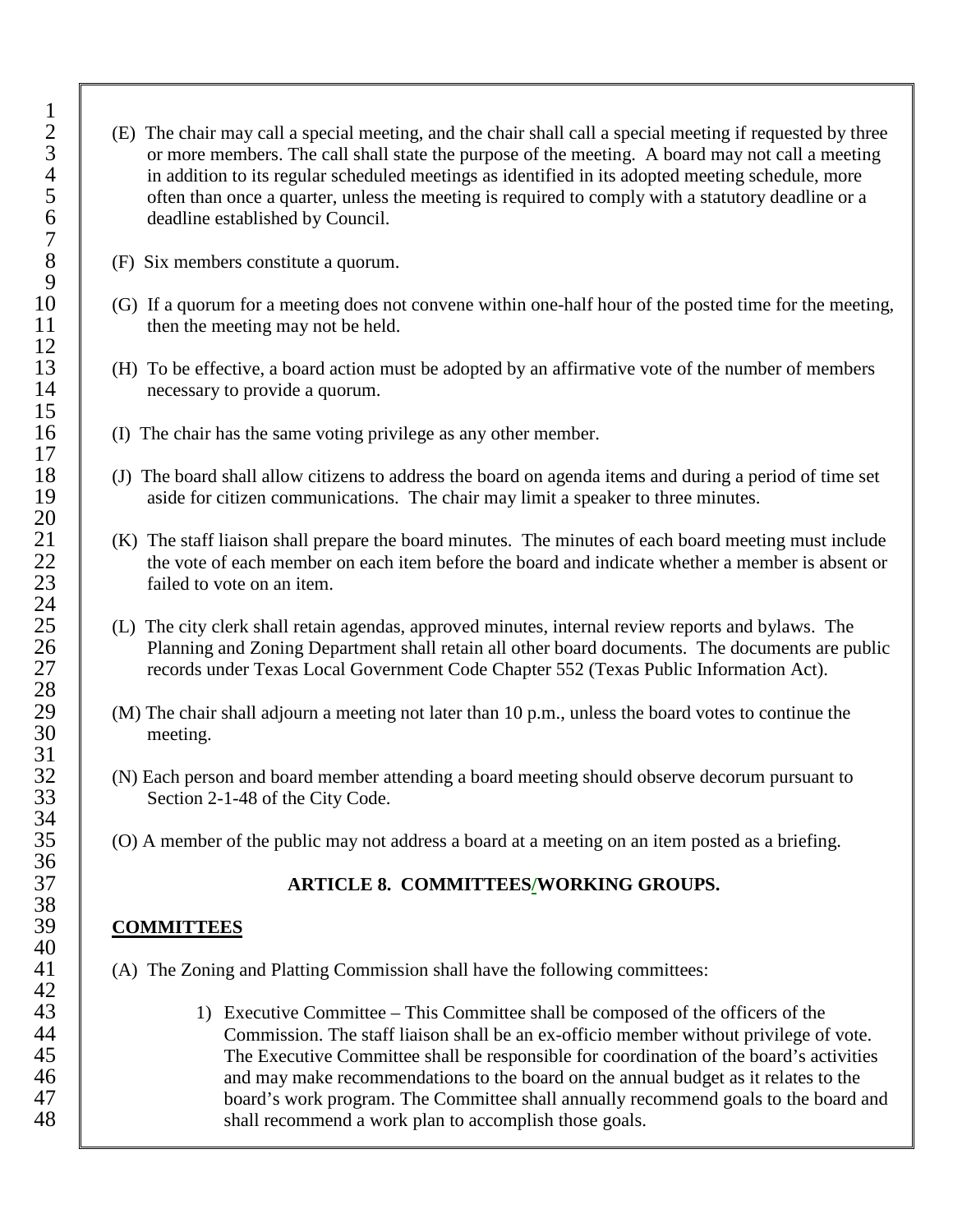- <sup>2</sup> (B) Each committee must be established by an affirmative vote of the board. A committee cannot meet until its creation is approved by the Council Audit and Finance Committee. Each committee shall 3<br>
until its creation is approved by the Council Audit and Finance Committee. Each committee shall<br>
consist of at least three board members appointed by the Zoning and Platting Commission. A staff<br>
5 4 consist of at least three board members appointed by the Zoning and Platting Commission. A staff 5 member shall be assigned to each committee by the director of the Planning and Zoning<br>6 Department. 6 Department*.*
- $8 \t\t (C)$  The committee shall appoint a committee member as the committee chair, with the member's consent. consent.
	- 11 (D) A majority of the total number of appointed committee members constitutes a quorum.
	- 13 (E) Each committee shall meet on a regularly scheduled basis at least quarterly.
	- 15 (F) Each committee shall make an annual report to the board at the January board meeting.
- 17 (G) Committee meetings must be posted in accordance with Texas Government Code Chapter 551<br>18 (Texas Open Meetings Act). (Texas Open Meetings Act).
- 20 (H) At each committee meeting, a committee member shall sign in on a sheet provided and shall<br>21 indicate that the member has no conflict of interest with any item on the committee meeting 21 indicate that the member has no conflict of interest with any item on the committee meeting agenda,<br>22 conflict of interest. 22 or identify each agenda item on which the member has a conflict of interest.

## 25 **WORKING GROUPS**

- 27 (A) The board can determine the size of a working group but the number of board members serving on the working group must be less than a quorum of the board. the working group must be less than a quorum of the board.
	- 30 (B) A working group may designate a chair, with the member's consent, but is not required to do so.
	- 32 (C) Quorum requirements do not apply to working groups.
- $34$  (D) Staff support will not be provided for working groups.
- 36 (E) Working groups are not required to post their meetings in accordance with the Texas Government<br>37 Code Chapter 551 (Texas Open Meetings Act). Code Chapter 551 (Texas Open Meetings Act).

# 40 **ARTICLE 9. PARLIAMENTARY AUTHORITY.**

The rules contained in the current edition of Robert's Rules of Order shall govern the board in all<br>43 cases to which they are applicable, except when inconsistent with these bylaws or with special rules of cases to which they are applicable, except when inconsistent with these bylaws or with special rules of 44 vert contract procedure which the board or city council may adopt.

# 48 **ARTICLE 10. AMENDMENT OF BYLAWS.**